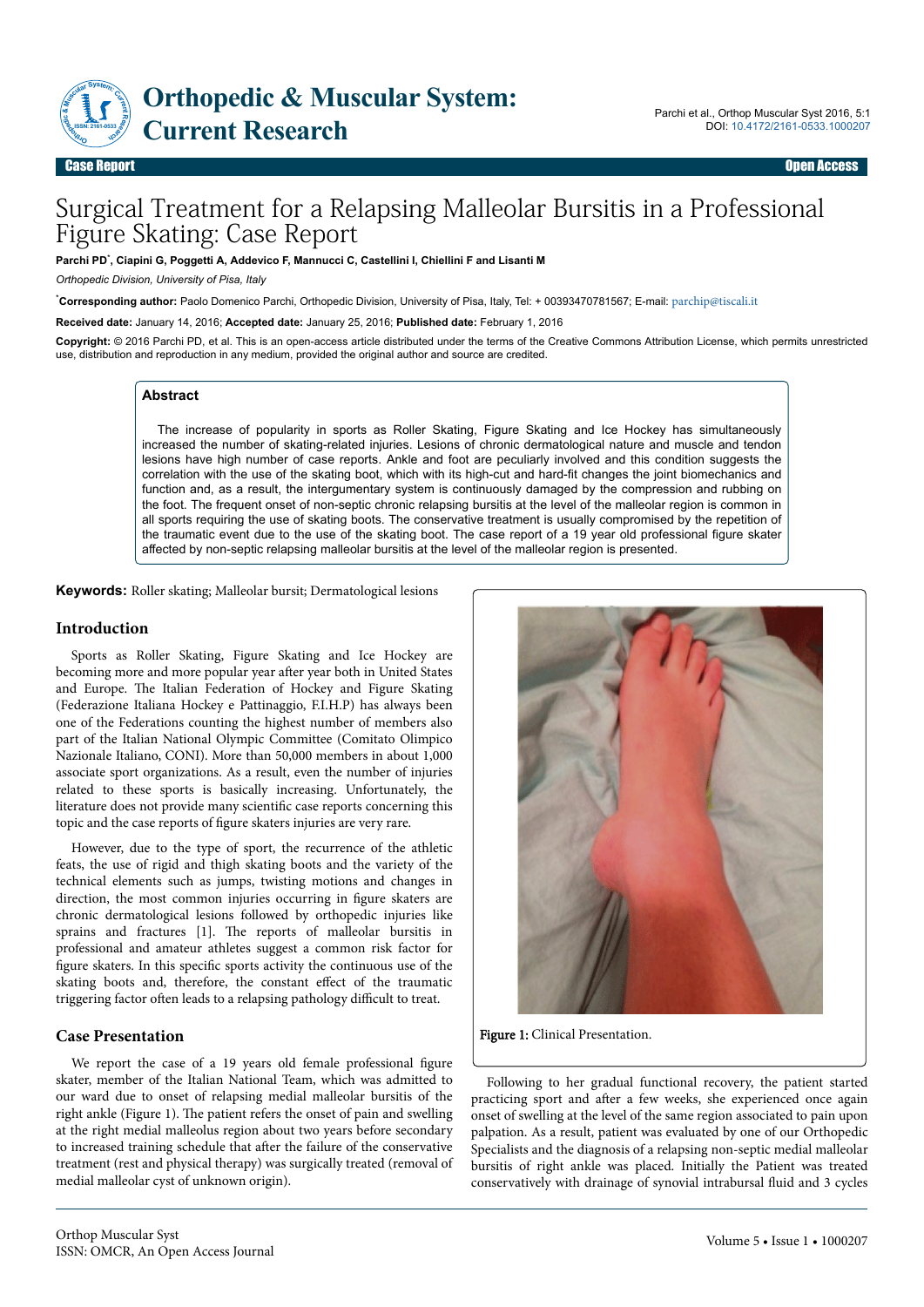Page 2 of 3

of intrabursal steroid injections but after short period of symptoms improvement the patient was unable to return to skating  $[2]$ . After the failure of the conservative treatment a new MRI of the right ankle was performed that showed the presence of evidence of a significant medial malleolar bursitis (Figure 2) and a revision surgery was scheduled.



Figure 2: MRI findings of Malleolar Bursitis.

Patient was placed in supine position and a pneumatic tourniquet was positioned at the level of right leg.

A surgical incision was performed over the previous incision at the level of the medial malleolar region. A distended and hypertrophic malleolar bursa was found subcutaneously and a complete bursa excision was performed. Samples of bursal tissue and synovial fluid were collected and the histological examination confirmed the presence of hypertrophic synovial material and non-septic synovial fluid. The related tendons and ligaments showed no evidence of lesion. The patient did not present any complications and she was discharged the same day of the surgical procedure. A thermo conformable splint was applied for 14 days in order to immobilize the ankle joint. Нe post surgical recommendation was a complete non-weight bearing on the operated limb period of 14 days.

The surgical wound completely healed in two weeks without any complications (Figure 3). Two weeks after the surgery, patient started physical therapy program for joint mobilization with gradual sustained movement. Patient progressively returned to her training schedule after 45 days and reached full recovery after about 70 days. After 4 months from the surgery patient won the figure skating World Championship.

# **Discussion**

Ankle bone pain or malleolar bursitis over the inside and outside of the ankle can result from pressure from the skater's boots.

The high incidence of ankle lesions reveals a correlation with the use high-cut and hard-fit skating boots that force the foot and the ankle to perform a partial plantar flexion movement changing the joint biomechanics and function [3-9].



Figure 3: Clinic at day 2 and day 15.

The repeated friction and the continuous compression of the foot and ankle represent the main traumatic injuries that can damage the skin and the soft tissues. The intergumentary system and the tendonmuscle system are, therefore, mainly exposed to lesions related to the use of the skating boot [10]. Нe main chronic diseases related to figure skating include: perimalleolar bursitis, callosity and hyperkeratosis, nodules, ganglion cysts, lacerations, Hanglund's deformity and dermatological infectious diseases. Нe bursa is a closed sac made of synovial membrane and containing synovial fluid. It is usually located between the bone and the tendons, between the bone and the skin and between the ligaments and the tendons so that it reduces the shear forces caused by the movements. Нe perimalleolar bursa is located between the lateral and medial malleolus bone surface and the subcutaneous tissue. Нe bursa is usually not palpable it becames painful when a bursitis occur [11,12]. Нere are two types of inflammation of the bursa (bursitis): the non-septic bursitis, mainly due to traumatic injuries, and the infected bursitis. Нe infected bursa is caused by an indirect infection (endogen) or direct infection secondary to external pathogens exposure. Нere is an increased incidence in the onset of perimalleolar bursitis for skating sports, and it is usually non-septic. Нe prolonged use of the skating boots is the primary responsible factor. A septic bursitis can be a consequence of a cutaneous lesion and therefore a direct infection of the bursa or a supra-infection of a non-septic bursitis, which, if a perimalleolar bursitis occurs, can be due to a cutaneous ulceration after continuous rubbing between the skating boot and the skin. In this case the responsible pathogen is mainly the Staphyloccocus Aureus [2]. Perimalleolar bursitis in professional athletes can be worse and relapsing due to the ongoing repetition of the motion mechanism and to the short non activity period of that usually high level athletes have. This condition is characterized by an intermittent sub-cutaneous pain at the level of the ankle bony prominence that compromises the athlete performance. Non surgical treatment (aspiration of synovial fluid and corticosteroid injection) represents the first therapeutic approach and often it is enough to solve this condition and to allow to return to the sport activity [2]. Surgical treatment is indicated in presence of a relapsing bursitis or a septic bursitis.